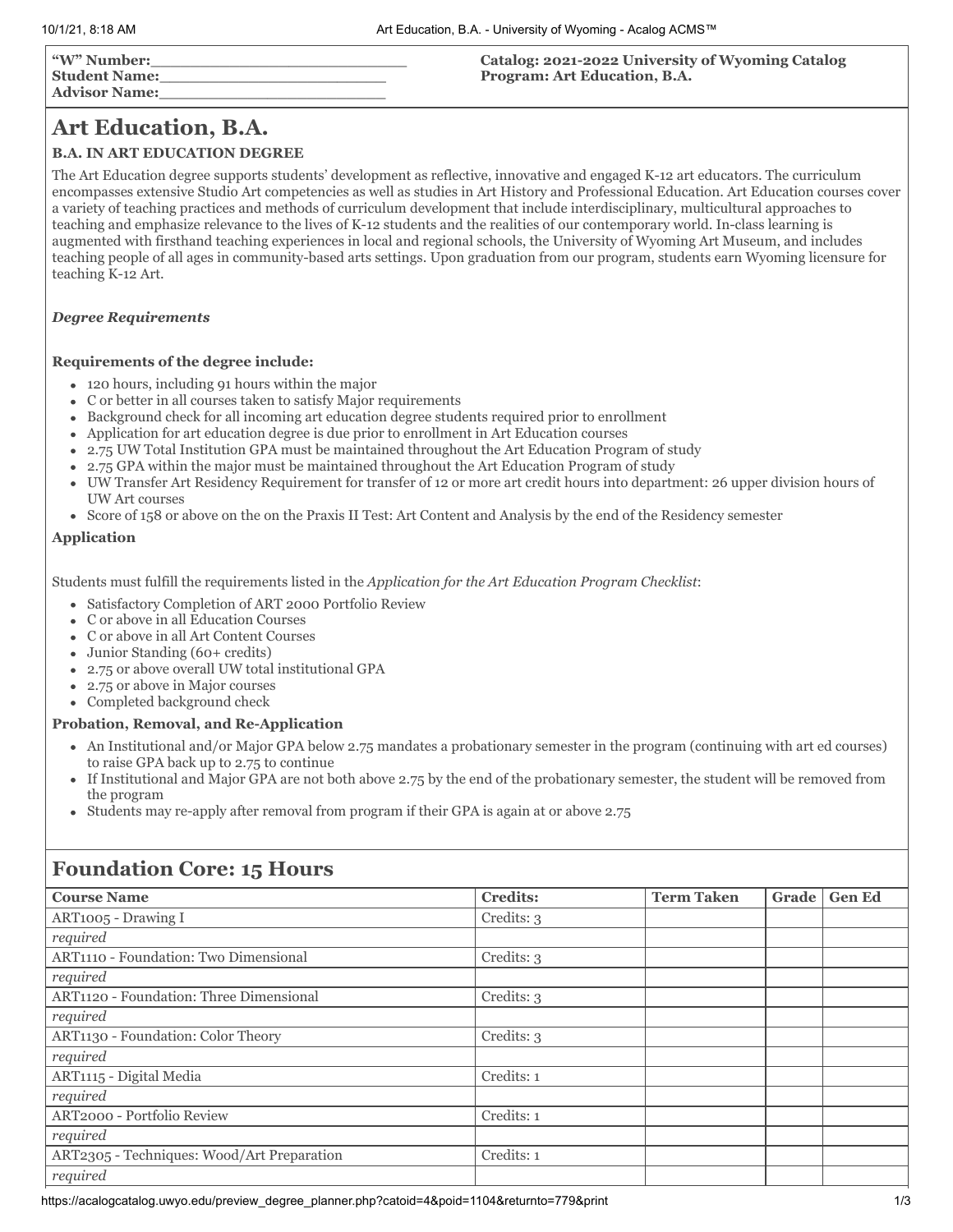# **Studio Core: 12 Hours**

*12 credits chosen from the below. At least one core course must be from 2D and one from 3D.*

## **2D Studio**

*Note: only one Photography class can count in the Studio Core*

| <b>Course Name</b>                                     | <b>Credits:</b> | <b>Term Taken</b> | Grade | <b>Gen Ed</b> |
|--------------------------------------------------------|-----------------|-------------------|-------|---------------|
| ART2005 - Drawing II                                   | Credits: 3      |                   |       |               |
| ART2210 - Painting I                                   | Credits: 3      |                   |       |               |
| ART2112 - VCD I Visual Thinking                        | Credits: 3      |                   |       |               |
|                                                        |                 |                   |       |               |
| ART2255 - Introduction to Photography, Digital         | Credits: 3      |                   |       |               |
| <b>OR</b>                                              |                 |                   |       |               |
| ART2265 - Introduction to Photography, Black and White | Credits: 3      |                   |       |               |
|                                                        |                 |                   |       |               |
| ART3510 - Printmaking I                                | Credits: 3      |                   |       |               |

## **3D Studio**

*Note: only one Ceramics class can count in the Studio Core*

| <b>Course Name</b>               | <b>Credits:</b> | <b>Term Taken</b> | Grade Gen Ed |
|----------------------------------|-----------------|-------------------|--------------|
| ART2310 - Sculptural Practices I | Credits: 3      |                   |              |
| ART2350 - Metalsmithing I        | Credits: 3      |                   |              |
|                                  |                 |                   |              |
| ART2410 - Ceramics I             | Credits: 3      |                   |              |
| <b>OR</b>                        |                 |                   |              |
| ART2420 - Ceramics II            | Credits: 3      |                   |              |
|                                  |                 |                   |              |

# **Art History Core: 6 Hours**

| <b>Course Name</b>       | <b>Credits:</b> | <b>Term Taken</b> | Grade   Gen Ed |
|--------------------------|-----------------|-------------------|----------------|
| ART2010 - Art History I  | Credits: 3      |                   |                |
| required                 |                 |                   |                |
| ART2020 - Art History II | Credits: 3      |                   |                |
| required                 |                 |                   |                |

# **Upper Division Art History: 6 hours**

*6 credits of upper division art history beyond ART 2010 and ART 2020*

## **Upper Division Studio Electives: 12 Hours**

*12 credits of any upper division studio art classes*

# **Art Education Program Requirements**

## **Minimum Course Requirements for B.A. in Art Education**

Minimum course requirements for Art Education Majors follow the curriculum plan for the B.A. in Studio Art Degree:

- University and College requirements,
- Foundations Core,
- Art History Core,
- Studio Core
- Upper Division Studio Electives.

The exception that there is no Foreign Language requirement. Students are required to apply for a Wyoming Substitute Teaching Certificate in the fall of their first semester in the program. Additional requirements are:

## **Professional Education Courses: 10 Hours**

EDST 2480: Diversity and the Politics of Schooling Credits: 4

*required*

| <b>Course Name</b>                                 | <b>Credits:</b> | <b>Term Taken</b> | Grade   Gen Ed |
|----------------------------------------------------|-----------------|-------------------|----------------|
| EDST2450 - Foundations of Development and Learning | Credits: 3      |                   |                |
| required                                           |                 |                   |                |